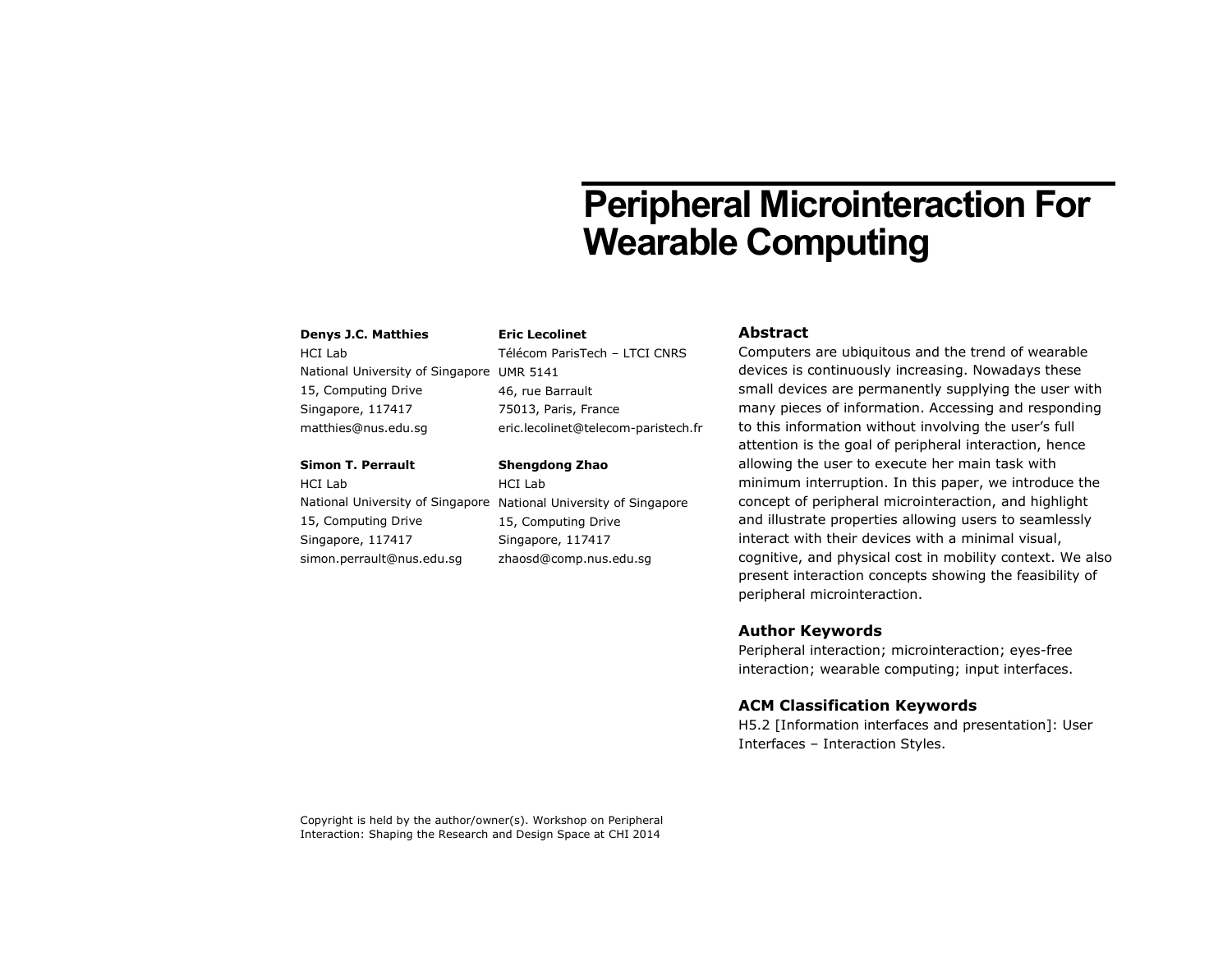

**Figure 1.** InEar BioFeedController illustration.

<span id="page-1-1"></span><span id="page-1-0"></span>

**Figure 2.** ShoeSoleSense prototype.

## **Introduction**

Designing mobile interactions with computing devices is facing a new opportunity with the recent development of wearable computers that can be directly worn on the user's body. As such, computing devices can be always accessible [\[2\]](#page-3-0) and visible [\[5\]](#page-3-1) for their users. This enables new interaction scenarios that were less explored in the past. However, it remains unclear on how to best design interactions with such devices.

As users often need to pay attention to mobility tasks, suitable interactions in mobile scenarios should be performed quickly and easily without requiring the user to concentrate on the interaction itself, as pointed out by Ashbrook through the concept of microinteraction [\[1\].](#page-3-2) Such interactions include responding to an incoming phone call, switching music, taking a picture, responding to a notification, making a short note, etc. While microinteractions have been explored for mobile devices, they have been less explored for peripheral wearable devices, which motivates our work.

#### **Peripheral Microinteraction in Mobility**

We aim to combine the properties of both peripheral interaction and microinteraction as "peripheral microinteraction". In this study, we define peripheral microinteraction as a kind of interaction that takes place whenever a user wants to change the state of a computational system while being focused on a primary task. Changing the song on a music player while crossing the street is an example of such an interaction. To qualify it as a peripheral interaction, the user must not have to switch his attention from his primary task to the interaction with the device itself. Efficient multi-tasking is an obvious expected advantage. A distraction of a primary task may possibly cause danger – as in the given scenario, crossing the street without paying enough attention to the road could lead to an accidental event. Peripheral interaction is thus desirable in mobile situations. We aim to propose how to design simple and suitable interaction technique for peripheral interaction to accomplish safe interactions in such scenarios.

# **Properties of Peripheral Microinteraction**

The most common alternative input modalities in research seem to be audio and gestural input. Voicebased input, while becoming more available with systems such as Siri, seems to be often rapidly neglected by users (85% of people haven't used Siri since iOS 7 was released<sup>1</sup>). This might be due to the fact that voice based input techniques are still not as reliable as expected by the users - especially in noisy environments. Also, social awkwardness of such techniques can still be a problem. This leads us to extract the two most important properties, **reliability** and **social acceptance,** which may even prevent users from interacting with wearable devices at all. Factors that influence the frequency of use are the **availability** of a device (e.g. a smartphone buried deep inside a bag or clothes) and the **joy of use**. Moreover, interactions tend to fail or to be disliked when inputs are too complex. Because the complexity of the output of a microinteraction is generally small (e.g. vibrating a phone), its corresponding input should be accordingly simple. Thus the **simplicity** of input (e.g. simple and memorable gestures) also has a positive impact. In the context of mobility, when being on the go or driving a

ł

<sup>&</sup>lt;sup>1</sup>http://www.ibtimes.com/apple-ios-7-85-percent-people-haventused-siri-46-percent-think-apple-oversold-its-release-1437900 [Last retrieved 2nd January 2014]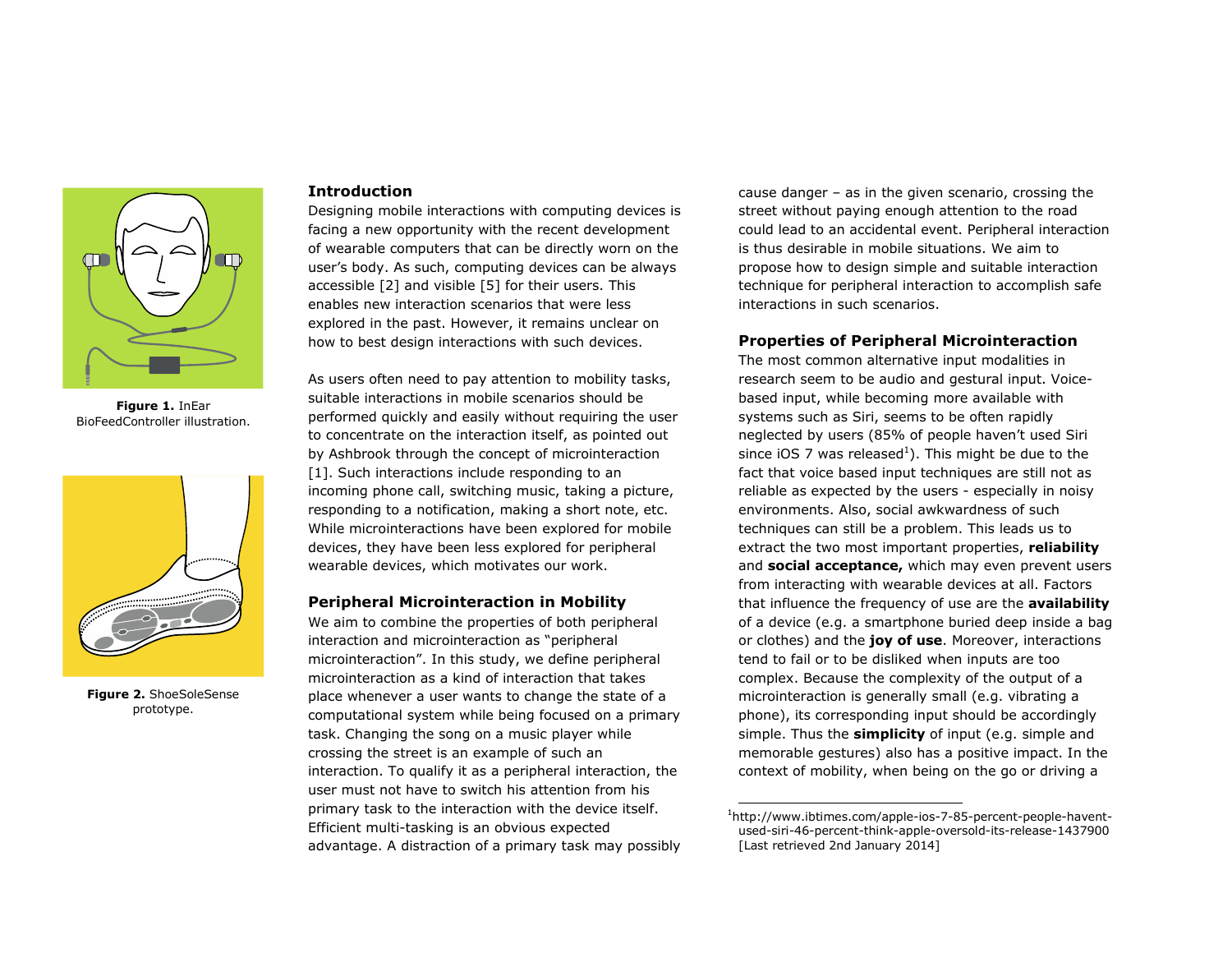

**Figure 3.** Augmented armband example.

<span id="page-2-1"></span><span id="page-2-0"></span>

**Figure 4.** The Ring Ring concept.

car, it is desirable to enable the user to have a free field-of-view. This kind of interaction is called **eyesfree**. However, in mobile contexts, when driving a car, carrying groceries or wearing gloves, using hands to interact with the system is not always possible. Hence, **hands-free** interaction is also an desirable aspect for microinteraction in mobility.

## **Advantageous Concepts for Peripheral Microinteractions in Mobility**

We now describe concepts that introduce different approaches regarding input and output which rely on different hand, foot or head gestures.

#### *InEar BioFeedController*

"InEar BioFeedController" [\[7\]](#page-3-3) (**[Figure 1](#page-1-0)**) is a headset that enables fully hands-free and eyes-free interaction with mobile devices. Simple head gestures (exaggerated head shaking & nodding) and facial expressions (eye winking or ear wiggling) enable a response on incoming phone calls or a control of a music player without distracting the user from his primary task (e.g. having a walk). The prototype is safe for use in traffic, because no tactile or visual contact is required, thus visual attention can remain on the road.

#### *ShoeSoleSense*

"ShoeSoleSense" [\[8\]](#page-3-4) (**[Figure 2](#page-1-1)**) is an insole that enables location independent hands-free and eyes-free interactions through the feet. The prototype measures pressure under the feet and enables a device such as a smartphone to exploit an additional input modality through foot gestures (e.g. through different ways of tapping on the ground). Also it is possible to use peripheral information, taking into account whether the user is walking, standing or lying/sitting to adjust the

output. For example, while walking, phone calls might be ringing louder. Also, the prototype provides additional feedback by heating up the feet and vibrating in dedicated areas on the surface of the insole. So events such as incoming phone calls can also be felt through vibrations under the feet and the level of priority can be transmitted by the temperature..

## *Arm/Wrist-band*

Utilizing an armband (**[Figure 3](#page-2-0)**) as an input device is an interesting approach which has been considered by several researchers. (e.g. using EMG: Saponas et al[.\[10\],](#page-3-5) using an accelerometer: Feldman [\[4\]\)](#page-3-6). Combining both sensor types enables precise arm and hand gestures. For instance finger snapping can serve to trigger an action such as starting an audio recording, shaking arm to decline an incoming phone call, etc.

#### *Ring Ring*

The "Ring Ring" [\[6\]](#page-3-7) (**[Figure 4](#page-2-1)**) takes advantage of the light emitted by LEDs to provide non intrusive information. By varying the light intensity and color, it is possible to easily transmit useful information. We evaluated the prototype in a context where users were focused on a primary task. One result is that participants could not distinguish different light intensities emitted by the ring efficiently when focusing on a primary task, showing that visual perception in peripheral interaction is significantly reduced.

#### *WatchIt*

"WatchIt" [\[9\]](#page-3-8) (**[Figure 5](#page-3-9)**) is a wristband augmented with position sensors that allows users to interact eyesfree. Through simple pointing or sliding gestures with the finger along one dimension, "WatchIt" provides an efficient mean to perform reliable peripheral